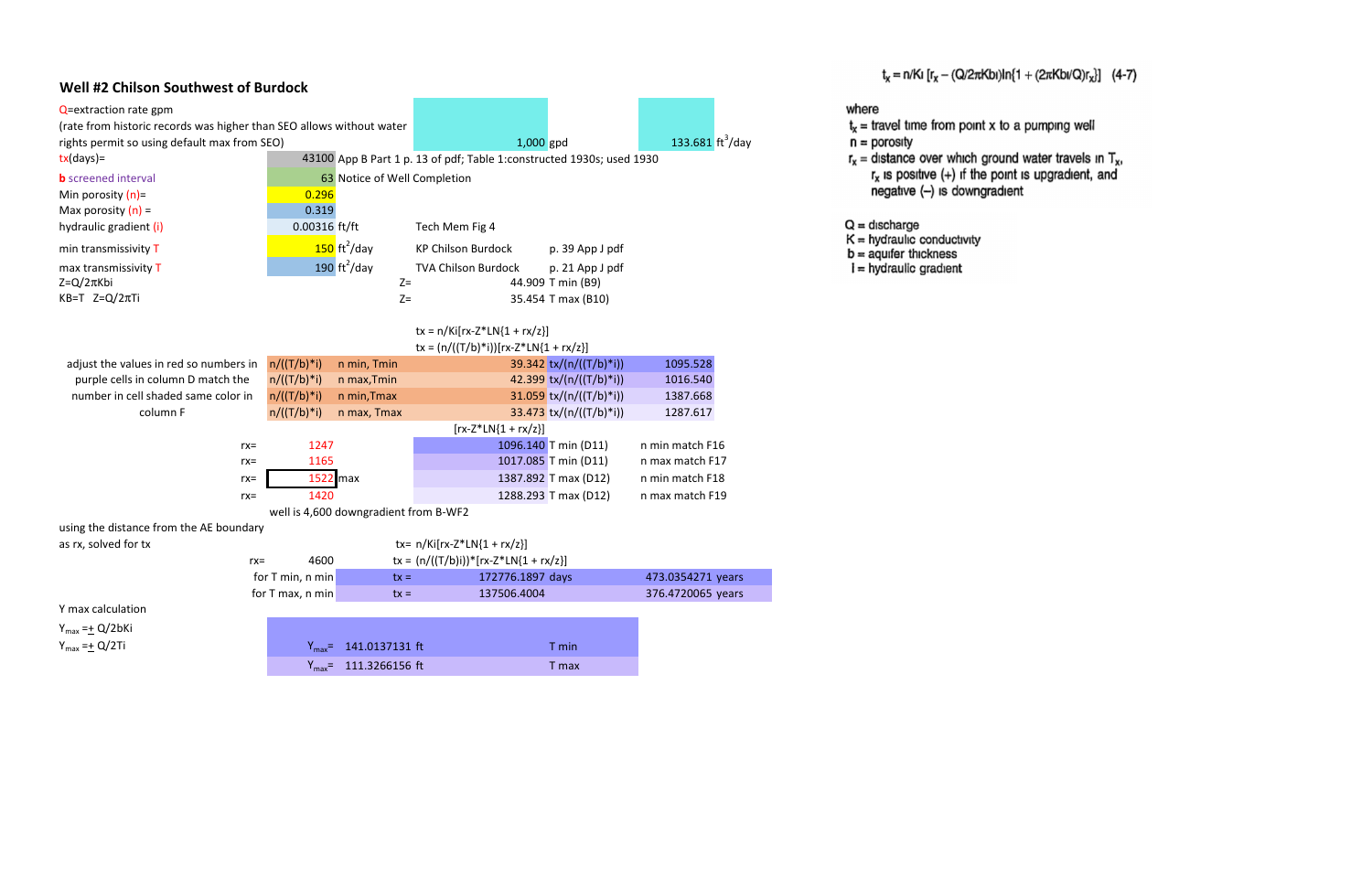# Well #7 Fall River South of Burdock

EPA 1994 p. 94 TOT with sloping regional potentiometric surface



However, well 7 is cross-gradient from B-WF2 and Ymax will not increase beyond 401.8 ft so capture zone will never reach B-WF2.

# $t_x = n/Ki [r_x - (Q/2\pi Kbi)ln(1 + (2\pi Kbi/Q)r_x)]$  (4-7)

- $t_x$  = travel time from point x to a pumping well
- $n =$  porosity
- $r_x$  = distance over which ground water travels in  $T_x$ .  $r_x$  is positive  $(+)$  if the point is upgradient, and negative (-) is downgradient
- $Q =$  discharge
- $K =$  hydraulic conductivity
- $b =$  aguifer thickness
- $i =$  hydraulic gradient

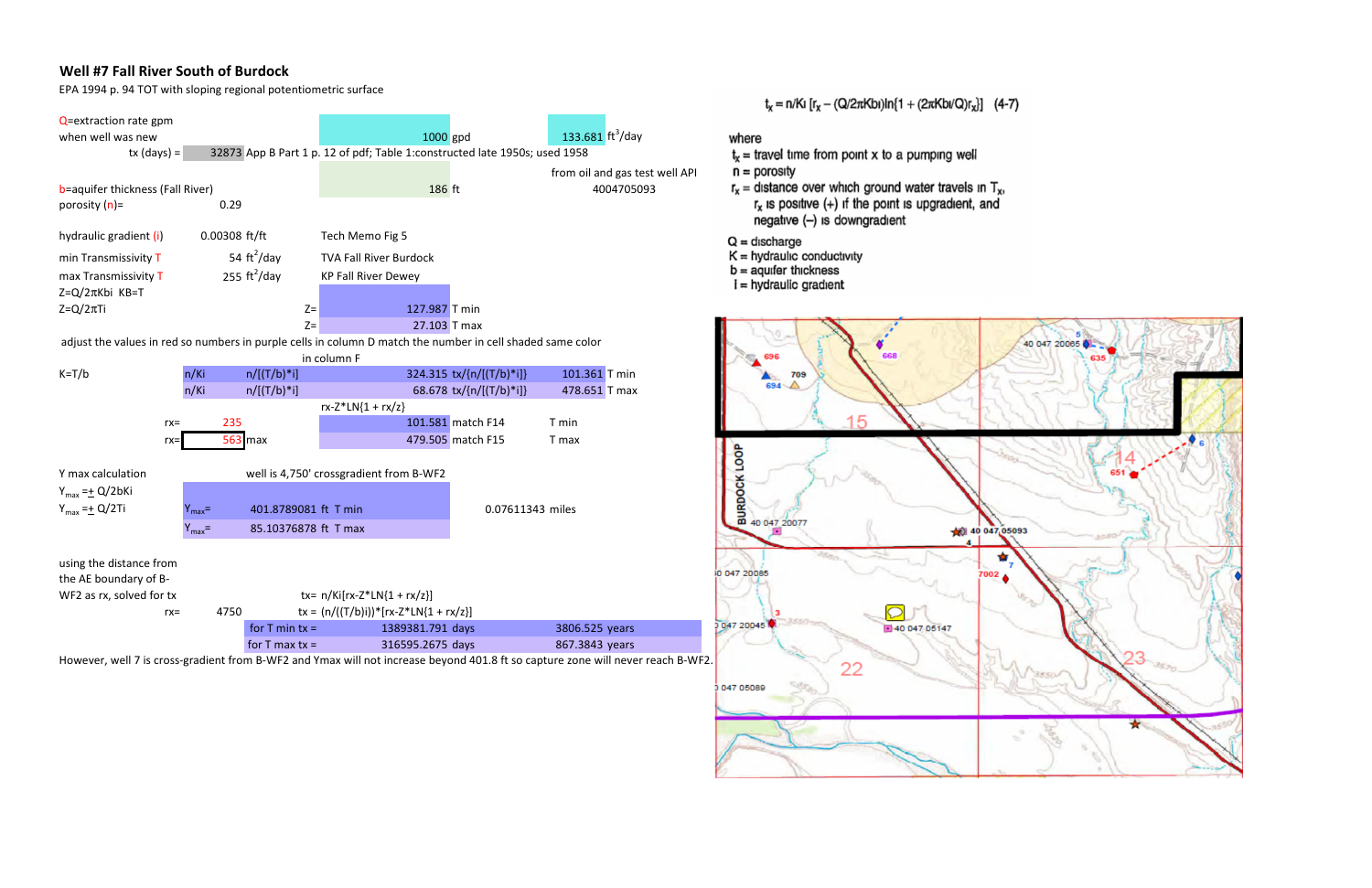# Well #8 Fall River South of Burdock

| Q=extraction rate gpm                          |                 |                              |                                                                            | 1000 gpd              |                        | 133.681 $\frac{\text{ft}^3}{\text{day}}$ |  |
|------------------------------------------------|-----------------|------------------------------|----------------------------------------------------------------------------|-----------------------|------------------------|------------------------------------------|--|
|                                                |                 |                              | Well repair form 1951. Casing had corroded away.                           |                       |                        |                                          |  |
| $tx$ (days) =                                  | 43100           |                              | Assume original well drilled in 1930                                       |                       |                        |                                          |  |
|                                                |                 |                              |                                                                            |                       |                        | perforations from                        |  |
| b=aquifer thickness (Fall River)               |                 |                              |                                                                            | $20$ ft               |                        | well repair form                         |  |
| porosity $(n)$ =                               | 0.29            |                              |                                                                            |                       |                        |                                          |  |
| hydraulic gradient (i)                         | $0.00364$ ft/ft |                              | Tech Memo Fig 5                                                            |                       |                        |                                          |  |
| min Transmissivity T                           |                 | 54 $\text{ft}^2/\text{day}$  | <b>TVA Fall River Burdock</b>                                              |                       |                        |                                          |  |
| max Transmissivity T                           |                 | 255 $\text{ft}^2/\text{day}$ | <b>KP Fall River Dewey</b>                                                 |                       |                        |                                          |  |
| $Z = Q/2\pi Kbi$                               |                 |                              |                                                                            |                       |                        |                                          |  |
| $Z = Q/2\pi T i$                               |                 | $Z=$                         |                                                                            | 108.296619 T min (B6) |                        |                                          |  |
|                                                |                 | $Z=$                         |                                                                            |                       | 22.933 T max (B7)      |                                          |  |
|                                                |                 |                              | $tx = n/Ki[rx-Z*LN{1 + rx/z}]$<br>tx = $(n/((T/b)*i))*[rx-Z*LN{1 + rx/z}]$ |                       |                        |                                          |  |
|                                                | $n/((T/b)*i)$   |                              |                                                                            |                       | 29.508 tx/(n/((T/b)i)) | 1460.644 T min                           |  |
|                                                | $n/((T/b)*i)$   |                              |                                                                            |                       | 6.249 tx/(n/((T/b)i))  | 6897.486 T max                           |  |
|                                                |                 |                              | $rx-Z*LN{1 + rx/z}$                                                        |                       |                        |                                          |  |
| $T$ min $rx =$                                 | 1770            |                              |                                                                            |                       | 1461.00 match F14      |                                          |  |
| $T$ max rx=                                    | 7029 max        |                              |                                                                            |                       | 6897.63 match F15      |                                          |  |
| Y max calculation                              |                 |                              | well is 9,625 ft crossgradient from B-WF2                                  |                       |                        |                                          |  |
| $Y_{\text{max}} = \pm Q/2b$ Ki                 | $Ymax=$         | 340.0513838 ft T min         |                                                                            |                       | 0.064403671 miles      |                                          |  |
| $Y$ max =+ $Q/2$ Ti                            | $Ymax =$        | 72.01088128 ft T max         |                                                                            |                       |                        |                                          |  |
| using the distance from<br>the AE B-WF2 as rx, |                 |                              |                                                                            |                       |                        |                                          |  |
| solved for tx                                  |                 |                              | tx= $n/Ki[rx-Z*LN{1 + rx/z}]$                                              |                       |                        |                                          |  |
| $rx =$                                         | 9625            |                              | $tx = (n/((T/b)i))^*[rx-Z^*LN{1 + rx/z}]$                                  |                       |                        |                                          |  |
|                                                |                 | for $T$ min $tx =$           |                                                                            | 269634.9302 days      |                        | 738.2202 years                           |  |

However, well 8 is cross-gradient from B-WF2 and Ymax will not increase beyond 340 ft so capture zone will never reach B-WF2.

for T max tx = 59277.46578 162.2929 years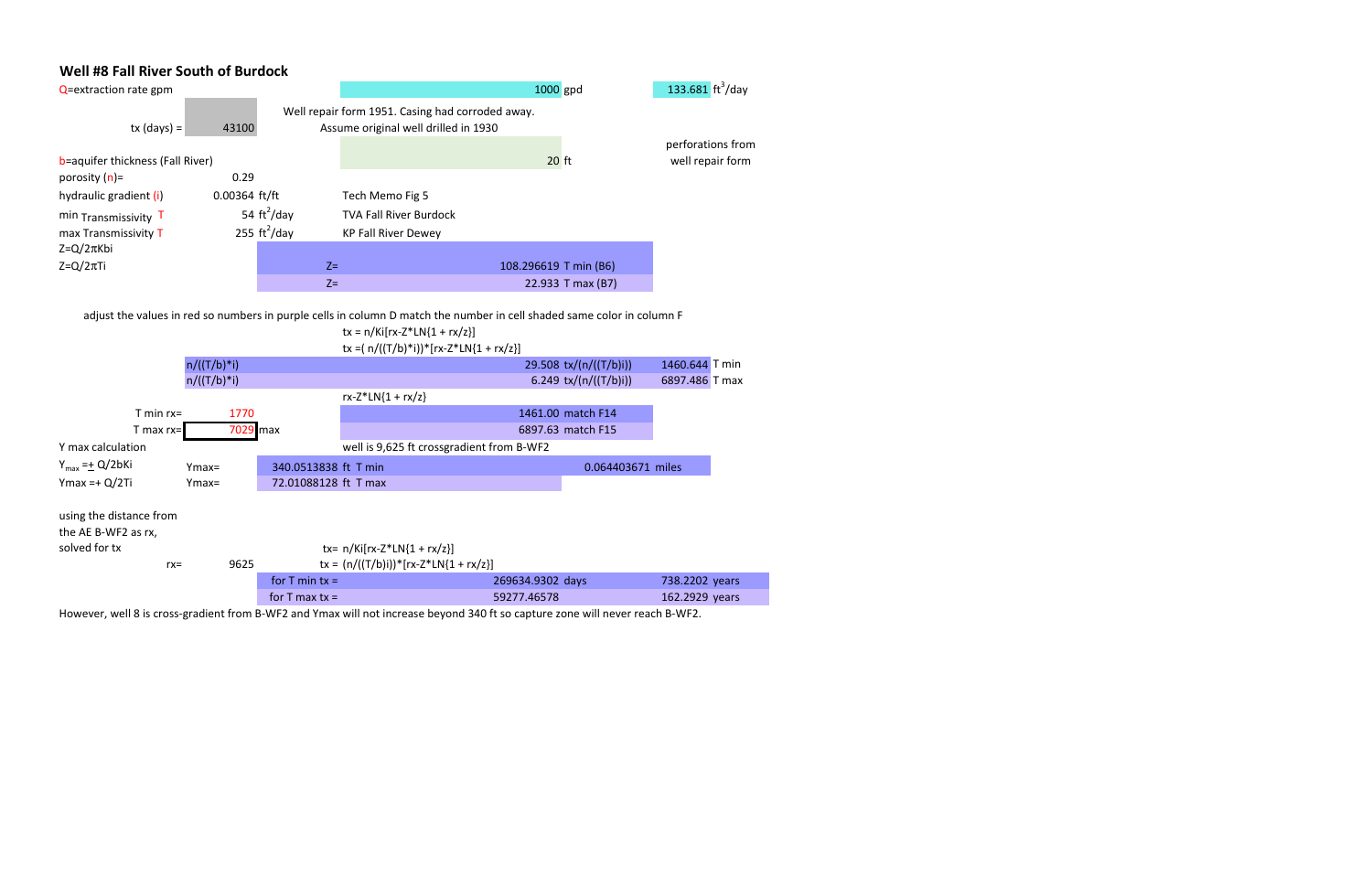| <b>Well #13 Chilson Burdock</b>                  |                          |                                                                        |                                              |                                                       |                                          |                                    |
|--------------------------------------------------|--------------------------|------------------------------------------------------------------------|----------------------------------------------|-------------------------------------------------------|------------------------------------------|------------------------------------|
| when well was new                                |                          |                                                                        |                                              |                                                       | 133.681 $\frac{\text{ft}^3}{\text{day}}$ |                                    |
|                                                  |                          | App B Part 1 p. 14 of pdf; Table                                       |                                              | 1000 gpd                                              |                                          |                                    |
| $tx/day$ )=                                      |                          | 35795 1:constructed 1950s; used 1950                                   |                                              |                                                       |                                          |                                    |
|                                                  |                          |                                                                        |                                              |                                                       |                                          |                                    |
|                                                  |                          |                                                                        |                                              |                                                       | Notice of Well                           |                                    |
| b=Min aquifer thickness (Chilson)                |                          |                                                                        |                                              | $45$ ft                                               | Construction                             |                                    |
|                                                  |                          |                                                                        |                                              |                                                       | Plate 6.7 Chilson                        |                                    |
| b=Max aquifer thickness (Chilson)                |                          |                                                                        |                                              | 145 ft                                                | Isopach Map                              |                                    |
| Min porosity $(n)$ =                             | 0.296                    |                                                                        |                                              |                                                       |                                          |                                    |
| Max porosity $(n)$ =                             | 0.319                    |                                                                        |                                              |                                                       |                                          |                                    |
| hydraulic gradient (i)                           | 0.00215 ft/ft            |                                                                        | Tech Memo Fig 6                              |                                                       |                                          |                                    |
| minimum Transmissivity (T)                       |                          | $150 \text{ ft}^2/\text{day}$                                          | <b>KP Chilson Burdock</b>                    |                                                       |                                          |                                    |
| maximumTransmissivity (T)                        |                          | 190 $\text{ft}^2/\text{day}$                                           | <b>TVA Chilson Burdock</b>                   |                                                       |                                          |                                    |
| $Z = Q/2\pi Kbi$                                 |                          |                                                                        | $Z=$                                         | 66.006 T min (B8)                                     |                                          |                                    |
| $Z = Q/2\pi T i$                                 |                          |                                                                        | $Z =$                                        | 52.110 T max (B9))                                    |                                          |                                    |
|                                                  |                          |                                                                        |                                              |                                                       |                                          |                                    |
|                                                  |                          |                                                                        | tx =( $n/((T/b)*i))$ * $[rx-Z*LN{1 + rx/z}]$ |                                                       |                                          |                                    |
|                                                  | n/((T/b)i)<br>n/((T/b)i) | n min (B5), Tmin (B8), b min (D3)<br>n min (B5), Tmin (B8), b max (D4) |                                              | 41.302 $tx/(n/((T/b)i))$<br>133.085 $tx/(n/((T/b)i))$ | 866.658<br>268.963                       |                                    |
| adjust the values in red so numbers $n/((T/b)i)$ |                          | n min (B5), Tmax (B9), b min (D3)                                      |                                              | 32.607 tx/(n/((T/b)i))                                | 1097.767                                 |                                    |
| in purple cells in column D match                | n/((T/b)i)               | n min (B5), Tmax (B8), b max (D4)                                      |                                              | $105.067$ tx/(n/((T/b)i))                             | 340.686                                  |                                    |
| the number in cell shaded same                   | n/((T/b)i)               | n max (B6), Tmin (B8), b min (D3)                                      |                                              | 44.512 tx/(n/((T/b)i))                                | 804.172                                  |                                    |
| color in column F                                | n/((T/b)i)               | n max (B6), Tmin (B8), b max (D4)                                      |                                              | 143.426 $tx/(n/((T/b)i))$                             | 249.571                                  |                                    |
|                                                  | n/((T/b)i)               | n max (B6), Tmax (B9), b min (D3)                                      |                                              | $35.141$ tx/(n/((T/b)i))                              | 1018.618                                 |                                    |
|                                                  |                          | $n/((T/b)i)$ n max (B6), Tmax (B9), b max (D4)                         |                                              | 113.231 $tx/(n/((T/b)i))$                             | 316.123                                  |                                    |
|                                                  |                          |                                                                        | $rx-Z*LN{1 + rx/z}$                          |                                                       |                                          |                                    |
| $rx =$                                           | 1054                     |                                                                        |                                              | 867.115 n min, T min, b min                           |                                          | use D10 in equa                    |
| $rx =$                                           | 398                      |                                                                        |                                              | n min, T min, b max                                   |                                          | use D10 in equa                    |
| $rx =$                                           |                          | 1267 max value                                                         |                                              | 1098.615 n min, T max, b min                          |                                          | use D10 in equa                    |
| $rx =$                                           | 460                      |                                                                        |                                              | n min, T max, b max                                   |                                          | use D10 in equa                    |
| $rx =$                                           | 959                      |                                                                        |                                              | 804.471 n max, T min, b min                           |                                          | use D11 in equa                    |
| $rx =$                                           | 375<br>1184              |                                                                        |                                              | n max, T min, b max<br>1019.001 n max, T max, b min   |                                          | use D11 in equa<br>use D11 in equa |
| $rx =$<br>$rx =$                                 | 433                      |                                                                        |                                              | n max, T max, b max                                   |                                          | use D11 in equa                    |
|                                                  |                          |                                                                        |                                              |                                                       |                                          |                                    |
| Y max calculation                                |                          | well is 1,750 ft downgradient from B-WF10                              |                                              |                                                       |                                          |                                    |
| $Y_{max} = \pm Q/2bKi$                           | $Ymax=$                  |                                                                        | 207.2573643 ft with Tmin (B8)                | 0.039253289 miles                                     |                                          |                                    |
| $Y$ max = + Q/2Ti                                | Ymax=                    |                                                                        | 163.624235 ft with Tmax (B9)                 | 0.030989438 miles                                     |                                          |                                    |
| using the distance from the AE                   |                          |                                                                        |                                              |                                                       |                                          |                                    |
| boundary as rx, solved for tx                    |                          |                                                                        | $tx = n/Ki[rx-Z*LN{1 + rx/z}]$               |                                                       |                                          |                                    |

rx= 1750 tx =  $(n/((T/b)i))^*[rx-Z^*LN{1 + rx/z}]$ 

(for n min, T min, b min)  $tx = 51041.7392$  days 139.7446658 years it would take 139.75 years for the capture zone of this well to reach the AE boundary for B-WF10

ation; match number at F14 ation; match number at F15 ation; match number at F16 ation; match number at F17 ation; match number at F18 ation; match number at F19 ation; match number at F20 ation; match number at F21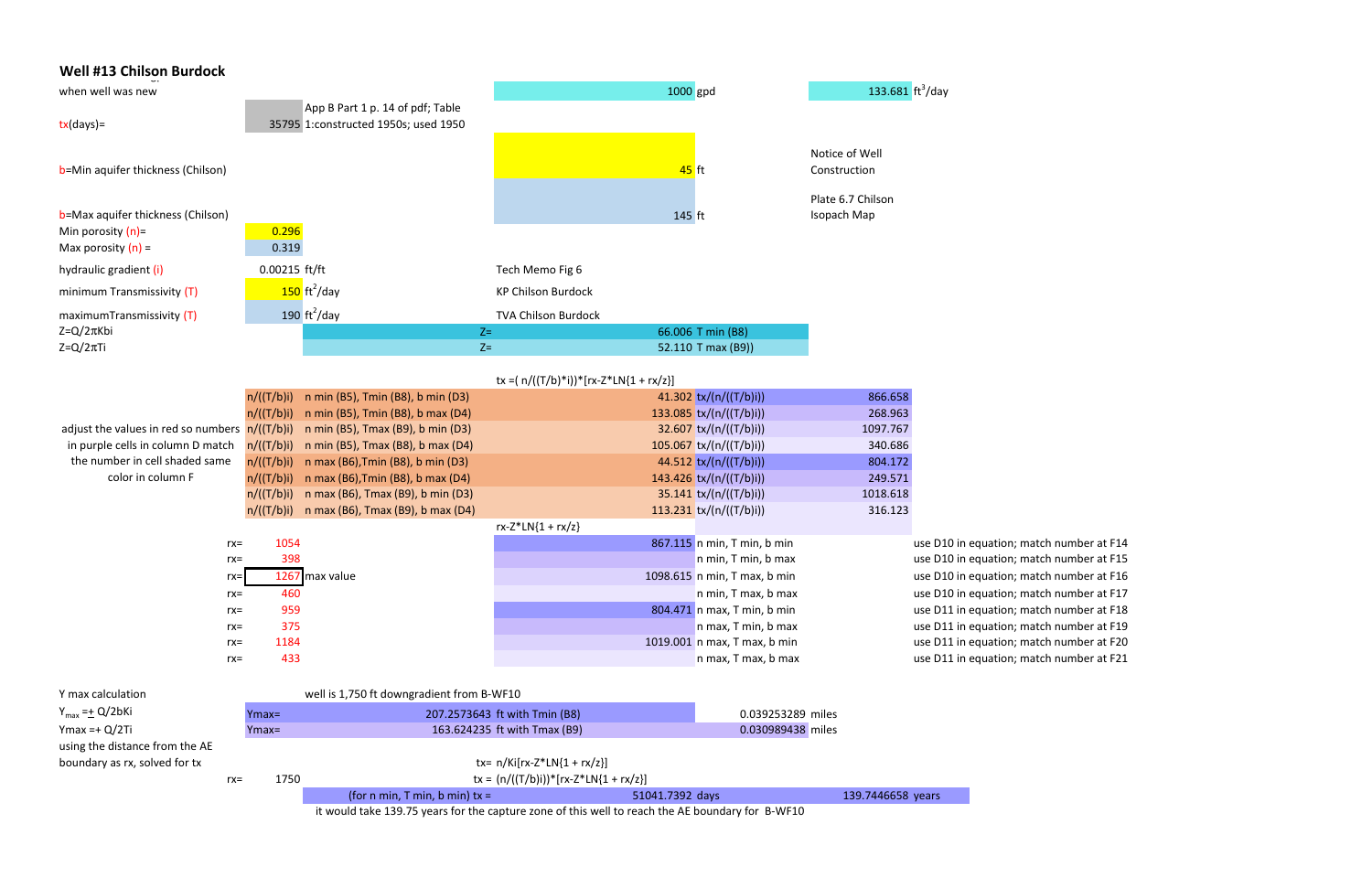# Well #16 Chilson Burdock

| Q=extraction rate gpm      |                                                                          |                                              | 1000 gpd                                                                               |                                       | 133.681 $\frac{\text{ft}^3}{\text{day}}$ |
|----------------------------|--------------------------------------------------------------------------|----------------------------------------------|----------------------------------------------------------------------------------------|---------------------------------------|------------------------------------------|
| $tx/day$ )=                | no well age was<br>needed for the Ymax 1: constructed mid<br>calculation | App B Part 1 p. 14 of<br>pdf; Table<br>1970s |                                                                                        |                                       |                                          |
| Min porosity $(n)$ =       | 0.296                                                                    |                                              |                                                                                        |                                       |                                          |
| Max porosity $(n)$ =       | 0.319                                                                    |                                              |                                                                                        |                                       |                                          |
| hydraulic gradient (i)     | 0.00215 ft/ft                                                            |                                              | Tech Memo Fig 6                                                                        |                                       |                                          |
| minimum Transmissivity (T) |                                                                          | $150$ ft <sup>2</sup> /day                   | <b>KP Chilson Burdock</b>                                                              |                                       |                                          |
| maximumTransmissivity (T)  |                                                                          | 190 $\text{ft}^2/\text{day}$                 | <b>TVA Chilson Burdock</b>                                                             |                                       |                                          |
| $Y_{max} = \pm Q/2bKi$     | Ymax=                                                                    |                                              | 1.505416667 ft with Tmin (B8); n min (B5)                                              | 0.000285117 miles                     |                                          |
| Ymax = $+ Q/2Ti$           | $Ymax=$<br>$Ymax=$                                                       |                                              | 1.396875653 ft with Tmin (B8); n max (B6)<br>1.188486842 ft with Tmax (B9); n min (B5) | 0.00026456 miles<br>0.000225092 miles |                                          |
|                            | $Ymax=$                                                                  |                                              | 1.102796568 ft with Tmax (B9); n max (B6)                                              | 0.000208863 miles                     |                                          |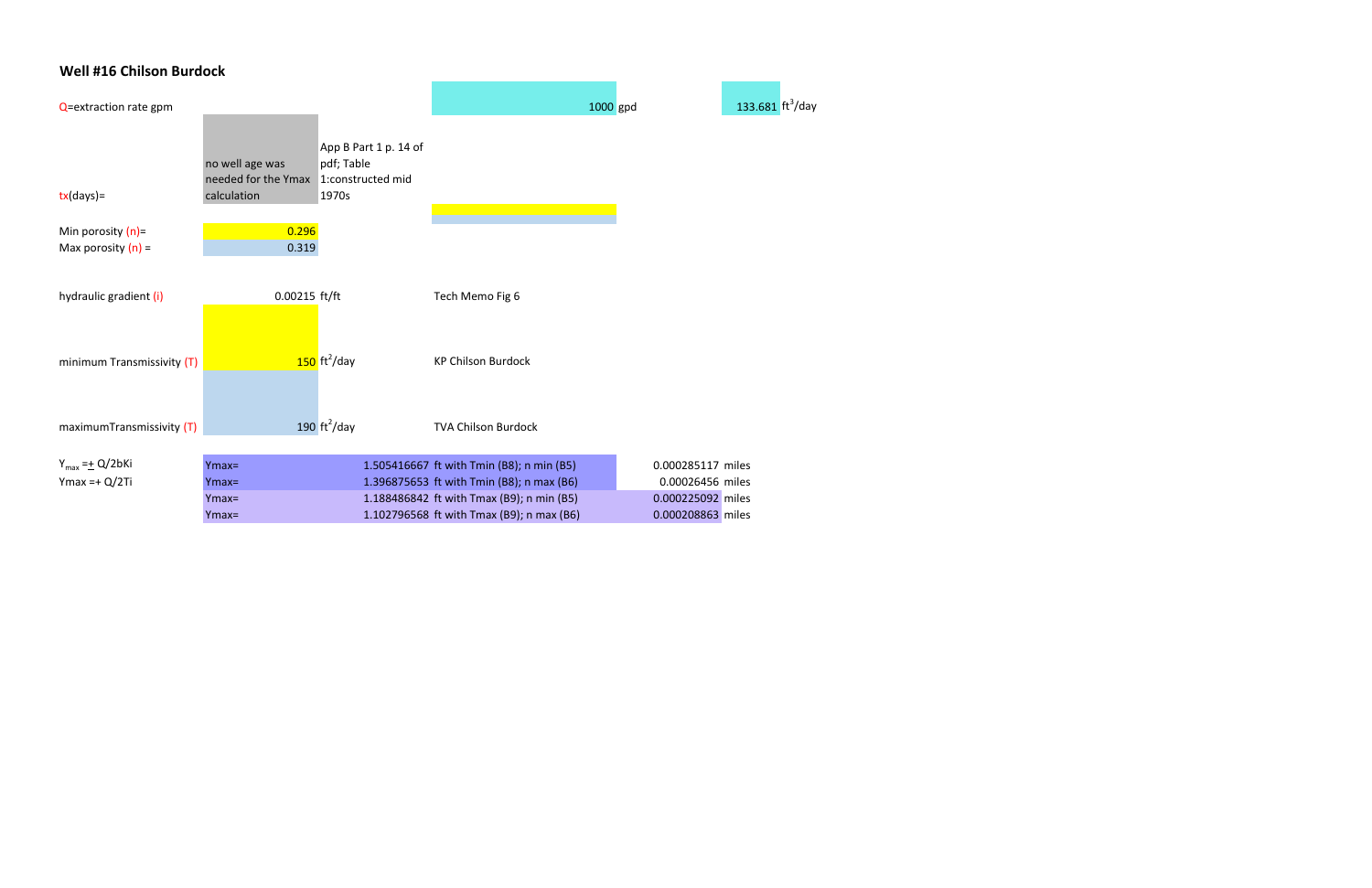#### Well #18 Fall River West of Burdock

| Q=extraction rate gpm                                |                 |                              |                                                                              | 1000 gpd                                                                               | 133.681 $\text{ft}^3/\text{day}$    |  |  |
|------------------------------------------------------|-----------------|------------------------------|------------------------------------------------------------------------------|----------------------------------------------------------------------------------------|-------------------------------------|--|--|
| $tx$ (days) =                                        |                 |                              |                                                                              | 43100 App B Part 1 p. 13 of pdf; Table 1:constructed late 1920s early 1930s; used 1930 |                                     |  |  |
| b=aquifer thickness (Fall River)<br>porosity $(n)$ = | 0.29            |                              |                                                                              | 128 ft                                                                                 | Plate 6.9 Fall River<br>Isopach Map |  |  |
| hydraulic gradient (i)                               | $0.00364$ ft/ft |                              | Tech Memo Fig 7                                                              |                                                                                        |                                     |  |  |
|                                                      |                 |                              |                                                                              |                                                                                        |                                     |  |  |
| min Transmissivity T                                 |                 | 54 ft/day                    | <b>TVA Fall River Burdock</b>                                                |                                                                                        |                                     |  |  |
| max Transmissivity T                                 |                 | 255 $\text{ft}^2/\text{day}$ | <b>KP Fall River Dewey</b>                                                   |                                                                                        |                                     |  |  |
| $Z = Q/2\pi Kbi$                                     |                 |                              |                                                                              |                                                                                        |                                     |  |  |
| $Z = Q/2\pi T i$                                     |                 | $Z =$                        |                                                                              | 108.297 T min                                                                          |                                     |  |  |
|                                                      |                 | $Z=$                         |                                                                              | 22.933 T max                                                                           |                                     |  |  |
|                                                      |                 |                              | $tx = n/Ki[rx-Z*LN{1 + rx/z}]$<br>$tx = (n/((T/b)*i)) * [rx-Z*LN{1 + rx/z}]$ |                                                                                        |                                     |  |  |

adjust the values in red so numbers in purple cells in column D match the number in cell shaded same color in column F

|                                          |              | $n/Ki=n/((T/b)i)$ | 188.848 tx/(n/Ki)=tx/(n/((T/b)*i))           | 228.226 T min     |  |  |  |  |  |  |
|------------------------------------------|--------------|-------------------|----------------------------------------------|-------------------|--|--|--|--|--|--|
|                                          |              | $n/Ki=n/((T/b)i)$ | 39.991 tx/(n/Ki)=tx/(n/((T/b)*i))            | 1077.732 T max    |  |  |  |  |  |  |
|                                          |              |                   | $rx-Z^*LN{1 + rx/z}$                         |                   |  |  |  |  |  |  |
|                                          | $T$ min rx=  | 395               | 228.623 match F15                            |                   |  |  |  |  |  |  |
|                                          | $T$ max rx=  | 1169              | 1078.396 match F16                           |                   |  |  |  |  |  |  |
| well is 7,880 ft downgradient from B-WF4 |              |                   |                                              |                   |  |  |  |  |  |  |
| Y max calculation                        |              |                   |                                              |                   |  |  |  |  |  |  |
| Ymax = $\pm$ Q/2bKi                      |              |                   |                                              |                   |  |  |  |  |  |  |
| $Ymax = + Q/2Ti$                         | $min Ymax =$ | 340.0513838 ft    |                                              | 0.064403671 miles |  |  |  |  |  |  |
|                                          | T max Ymax=  | 72.01088128 ft    |                                              |                   |  |  |  |  |  |  |
|                                          |              |                   |                                              |                   |  |  |  |  |  |  |
| using the distance from                  |              |                   |                                              |                   |  |  |  |  |  |  |
| the AE boundary as rx,                   |              |                   |                                              |                   |  |  |  |  |  |  |
| solved for tx                            |              |                   | tx= $n/Ki[rx-Z*LN{1 + rx/z}]$                |                   |  |  |  |  |  |  |
| $rx =$                                   | 7880         |                   | $tx = (n/((T/b)i))^*[rx-(Z*LN{1 + (rx/z)})]$ |                   |  |  |  |  |  |  |
|                                          |              | T min $tx =$      | 1400164.195 days                             | 3836.066 years    |  |  |  |  |  |  |
|                                          |              | $T$ max tx =      | 309773.7989 days                             | 848.1144          |  |  |  |  |  |  |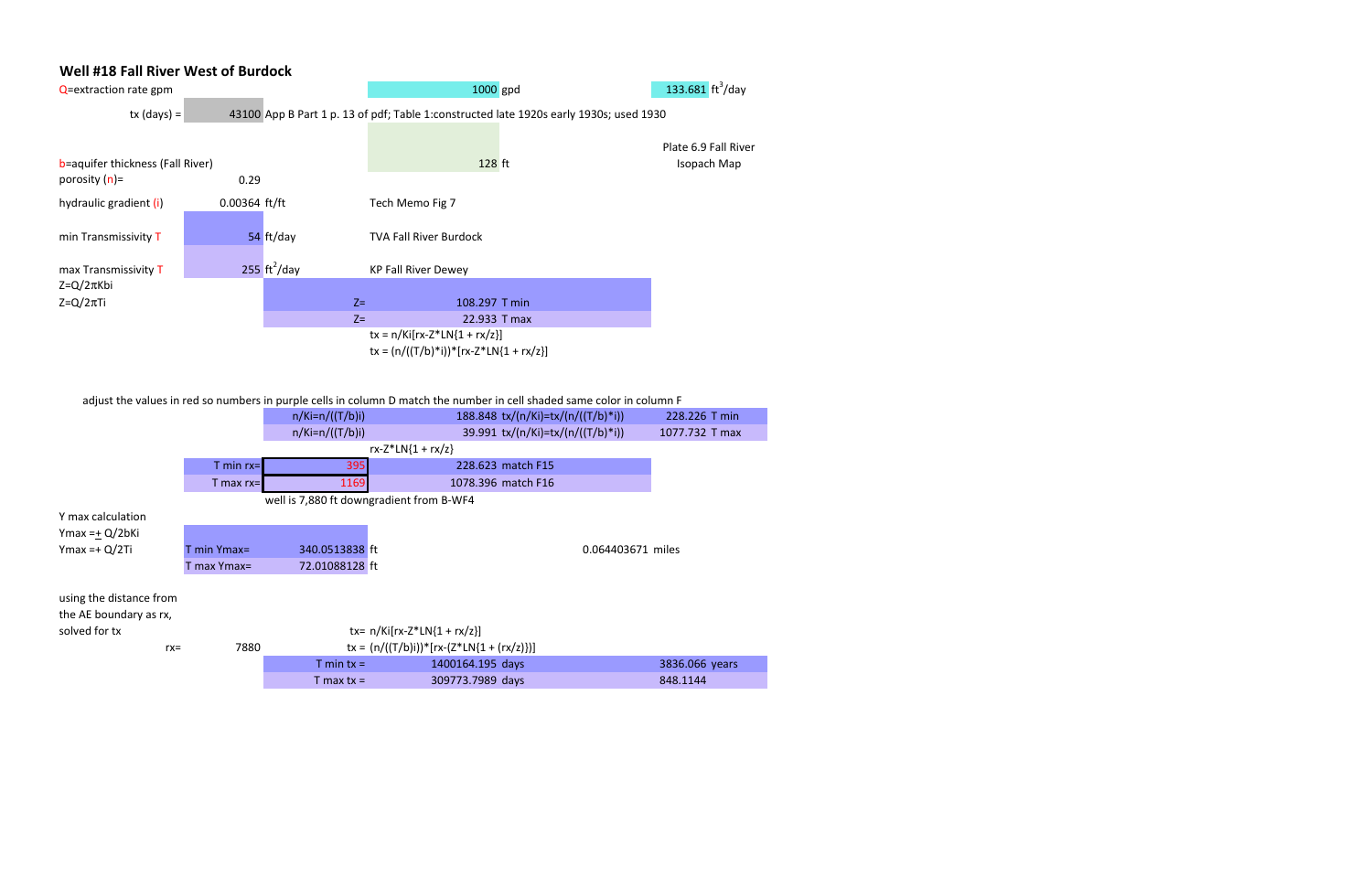# Wells #40 & #4002 Inyan Kara Dewey

|                                  |               |                 |                              | these two wells are very close together, so they are being treated as 1 well pumping at 2,880 + 25,920 gpd             |          |                           |                                                                                                                                                                                             |                                | $t_x = n/Ki$ [ $r_x - i$                             |
|----------------------------------|---------------|-----------------|------------------------------|------------------------------------------------------------------------------------------------------------------------|----------|---------------------------|---------------------------------------------------------------------------------------------------------------------------------------------------------------------------------------------|--------------------------------|------------------------------------------------------|
| when well was new                |               |                 |                              |                                                                                                                        | 2000 gpd |                           | 267.362 $\frac{\text{ft}^3}{\text{day}}$                                                                                                                                                    |                                |                                                      |
|                                  |               |                 |                              | App B Part 1 p. 15 of pdf; Table 1: well 40 constructed about 1969                                                     |          |                           |                                                                                                                                                                                             |                                | where<br>$t_x$ = travel time from                    |
|                                  | $tx (days) =$ | 39,448.00       |                              | 4002 constructed in 1940s, used 1940; 4002 is the older well so used its age.                                          |          |                           |                                                                                                                                                                                             |                                | $n =$ porosity                                       |
| b=aquifer thickness (Fall River) |               |                 |                              |                                                                                                                        | 150 ft   |                           | Plate 6.9 Fall River isopach map                                                                                                                                                            |                                | $r_x$ = distance over $w$<br>$r_x$ is positive $(+)$ |
| porosity (n)=                    |               | 0.29            |                              |                                                                                                                        |          |                           |                                                                                                                                                                                             |                                | $negative (-)$ is                                    |
| hydraulic gradient (i)           |               | $0.00364$ ft/ft |                              | Tech Memo Fig 8                                                                                                        |          |                           |                                                                                                                                                                                             |                                |                                                      |
|                                  |               |                 |                              | Using T from Fall River because historic records                                                                       |          |                           |                                                                                                                                                                                             |                                |                                                      |
|                                  |               |                 |                              | indicate the wells are 660 and 680 feet deep. Top                                                                      |          |                           |                                                                                                                                                                                             |                                |                                                      |
| Transmissivity (T)               |               |                 | 255 $\text{ft}^2/\text{day}$ | of Chilson in that area is 734'                                                                                        |          |                           |                                                                                                                                                                                             | $Z = Q/2\pi K$ bi<br>$T/b = K$ | $1/Z = 2\pi Kbi/Q$                                   |
| $Z = Q/2\pi T i$                 |               |                 | $Z=$                         |                                                                                                                        | 45.867   |                           |                                                                                                                                                                                             | $Z = Q/2\pi T i$               | $1/Z=2\pi Ti/Q$                                      |
| $T/b=K$ Z=Q/2 $\pi$ Ti           |               |                 |                              |                                                                                                                        |          |                           |                                                                                                                                                                                             |                                |                                                      |
|                                  |               |                 |                              |                                                                                                                        |          |                           |                                                                                                                                                                                             |                                |                                                      |
|                                  |               |                 |                              | adjust the values in red so numbers in purple cells in column D match the number in cell shaded same color in column F |          |                           |                                                                                                                                                                                             |                                |                                                      |
|                                  | n/Ki          |                 | $n/((T/b)*i)$                |                                                                                                                        |          | 46.865 $tx/(n/((T/b)*i))$ | 841.739                                                                                                                                                                                     |                                |                                                      |
|                                  | $rx =$        | 985             |                              |                                                                                                                        | 842.244  |                           |                                                                                                                                                                                             |                                |                                                      |
| Y max calculation                |               |                 |                              |                                                                                                                        |          |                           |                                                                                                                                                                                             |                                |                                                      |
| $Y_{max} = \pm Q/2bKi$           |               |                 |                              |                                                                                                                        |          |                           |                                                                                                                                                                                             |                                |                                                      |
| Ymax = $+Q/2$ Ti                 | $Ymax=$       |                 | 144.0217626 ft               |                                                                                                                        |          | 0.027276849 miles         |                                                                                                                                                                                             |                                |                                                      |
|                                  |               |                 |                              |                                                                                                                        |          |                           | The closest well 4002 is 2,125 feet away from D-WF2 cross-gradient. Since the width of the capture zone doesn't change over time, the capture zone for these two wells will never intersect |                                |                                                      |
| the AE boundary for D-WF2        |               |                 |                              |                                                                                                                        |          |                           |                                                                                                                                                                                             |                                |                                                      |
| stagnation point $(X_0)$ =       | $Q/2\pi$ Ti   |                 | 45.86680336                  |                                                                                                                        |          |                           |                                                                                                                                                                                             |                                |                                                      |
|                                  |               |                 |                              |                                                                                                                        |          |                           |                                                                                                                                                                                             |                                |                                                      |

 $t_x = n/Ki [r_x - (Q/2\pi Kbi)ln{1 + (2\pi Kbi/Q)r_x}]$  (4-7)

- $t_x$  = travel time from point x to a pumping well
- 
- $r_x$  = data are non-point x to a painping wond<br>  $r_x$  = distance over which ground water travels in  $T_x$ ,<br>  $r_x$  is positive (+) if the point is upgradient, and<br>
negative (-) is downgradient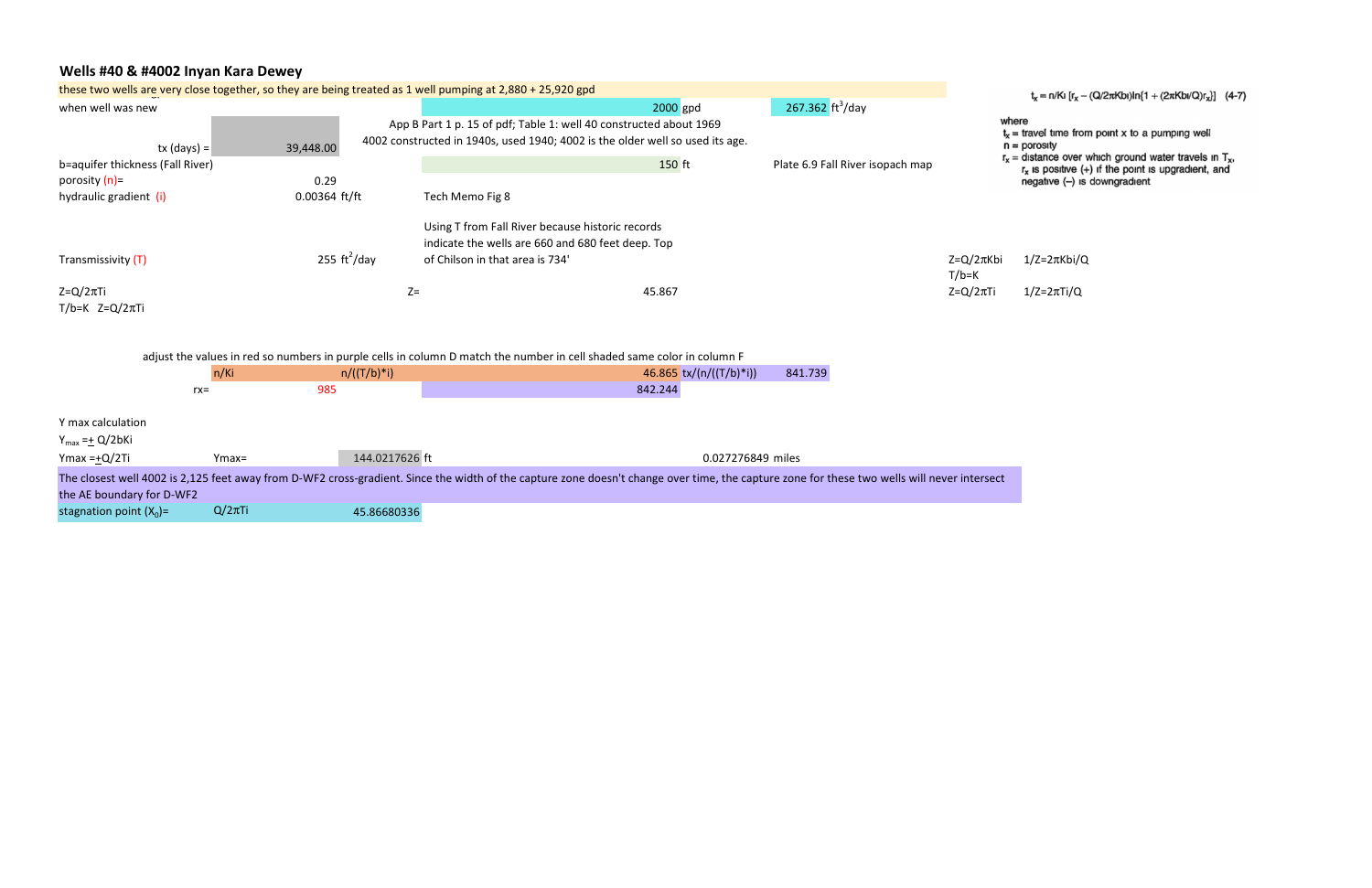# Well #41 Fall River Dewey

| pumping rate from Source $B = 12$ gpm                |                |                                                                |                |                                                                                                                        |                                |                                          |
|------------------------------------------------------|----------------|----------------------------------------------------------------|----------------|------------------------------------------------------------------------------------------------------------------------|--------------------------------|------------------------------------------|
|                                                      |                |                                                                |                |                                                                                                                        |                                |                                          |
| Q=extraction rate                                    |                |                                                                |                |                                                                                                                        | $1,000$ gpd                    | 133.681 $\frac{\text{ft}^3}{\text{day}}$ |
|                                                      | $tx (days) =$  | 43,100.00 no info so used date of older well in the area: 1930 |                |                                                                                                                        |                                |                                          |
| b=aquifer thickness (Fall River)                     |                |                                                                |                |                                                                                                                        |                                | from Fall River isopach map              |
| from Hydro ID 2 well completion form                 |                |                                                                |                |                                                                                                                        | 165 ft                         | Plate 6.9                                |
| porosity $(n)$ =                                     |                | 0.29                                                           |                |                                                                                                                        |                                |                                          |
| hydraulic gradient (i)                               |                | $0.00421$ ft/ft                                                |                | Tech Memo Fig 9                                                                                                        |                                |                                          |
| Transmissivity (T)                                   |                | 255 $\text{ft}^2/\text{day}$                                   |                | <b>KP Fall River Dewey</b>                                                                                             |                                |                                          |
| $Z = Q/2\pi T i$                                     |                |                                                                | $Z=$           |                                                                                                                        | 19.828                         |                                          |
| $T/b=K$ Z=Q/2 $\pi$ Ti                               |                |                                                                |                |                                                                                                                        |                                |                                          |
|                                                      | n/Ki<br>$rx =$ | $n/((T/b)*i)$<br>1046                                          |                | adjust the values in red so numbers in purple cells in column D match the number in cell shaded same color in column F | 44.572 tx/(n/((T/b)<br>966.996 | 966.980                                  |
|                                                      |                | well is 2,750 downgradient from D-WF3                          |                |                                                                                                                        |                                |                                          |
| Y max calculation                                    |                |                                                                |                |                                                                                                                        |                                |                                          |
| $Y_{max} = \pm Q/2bKi$                               |                |                                                                |                |                                                                                                                        |                                |                                          |
| Ymax = $+Q/2$ Ti                                     | $Ymax=$        |                                                                | 62.26118951 ft |                                                                                                                        | 0.011792 miles                 |                                          |
| Well 41 is 3,300 feet away from D-WF1 cross-gradient |                |                                                                |                |                                                                                                                        |                                |                                          |
| stagnation point $(X_0)$ =                           | $Q/2\pi$ Ti    |                                                                | 19.8284043     |                                                                                                                        |                                |                                          |
|                                                      |                |                                                                |                |                                                                                                                        |                                |                                          |
| using the distance from the AE                       |                |                                                                |                |                                                                                                                        |                                |                                          |
| boundary as rx, solved for tx                        |                |                                                                |                | $tx = n/Ki[rx-Z*LN{1 + rx/z}]$                                                                                         |                                |                                          |
|                                                      | $rx =$         | 2750                                                           |                | $tx = (n/((T/b)i))^*[rx-(Z*LN{1 + (rx/z)})]$                                                                           |                                |                                          |
|                                                      |                |                                                                | $tx =$         |                                                                                                                        | 118206.9089 days               | 323.6328785 years                        |
|                                                      |                |                                                                |                | it will take 355 years for the capture zone of this well to reach the upgradient AE boundary                           |                                |                                          |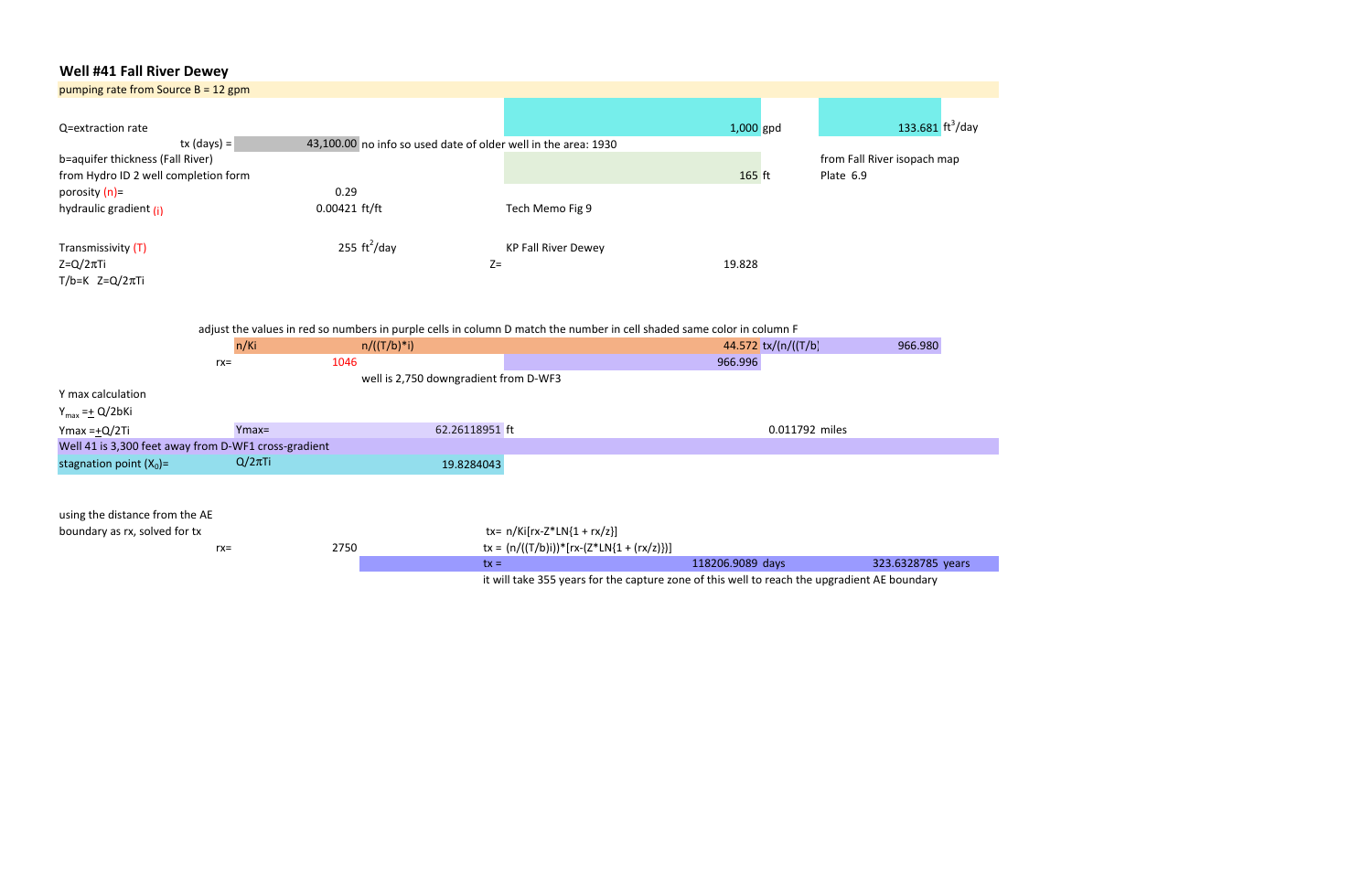# Well #41 Chilson Dewey pumping rate from Source B = 12 gpm 12 gpm= 17280 gpd  $Q=$ extraction rate gpm  $q=$  1,000 gpd  $\frac{1,000}{2}$  133.681 ft<sup>3</sup>/day no info so used date of older well in the tx(days)= 43,100.00 area: 1930 b=Max aquifer thickness (Chilson) Min porosity  $(n)$ =  $\sqrt{0.296}$ Max porosity  $(n) =$  0.319 140 Plate 6.7 Chilson isopach map (see Slide 20) hydraulic gradient (i) Transmissivity (T) 0.00631 ft/ft 590  $\text{ft}^2/\text{day}$ TVA Chilson Dewey Tech Memo Fig 10 Z=Q/2πKbi Z=Q/2pTi Z= 5.718 n/Ki K=T/b  $n/((T/b)*i)$  tx = n/Ki[rx-Z\*LN{1 + rx/z}] adjust the values in red  $n/((T/b)*i)$ so numbers in purple  $n/((T/b)*i)$ n min (B6) 11.131 tx/(n/Ki)=tx 3872.032 n max (B7) 11.996 tx/(n/Ki)=tx 3592.857 cells in column D match the number in rx= 3910 max 3872.668 n min rx= 2692 2692 2680.126 n max 2680.126 n max 2680.126 n max 2680.126 n max 2680.126 n max 2680.126 n max 2690.126 n max 2690.126 n max 2690.126 n max 2690.126 n max 2690.126 n max 2690.126 n max 2690.126 n max 2690.126 n ma well is 3,000 downgradient from D-WFs 2&4 Y max calculation Ymax =+ Q/2bKi Ymax =+ Q/2Ti Ymax= 17.95388004 ft using the distance from the AE boundary as rx, solved for tx  $\text{tr} = n/Ki[rx-Z^*LN{1 + rx/z}]$ rx= 3000 3000 tx =  $(n/((T/b)i))^*[rx-(Z*LN{1 + (rx/z)})]$ (for n min)  $tx = 32994.6 \text{ days}$  90.39617 years

The capture zone of this well will reach the upgradient AE boundary in 2020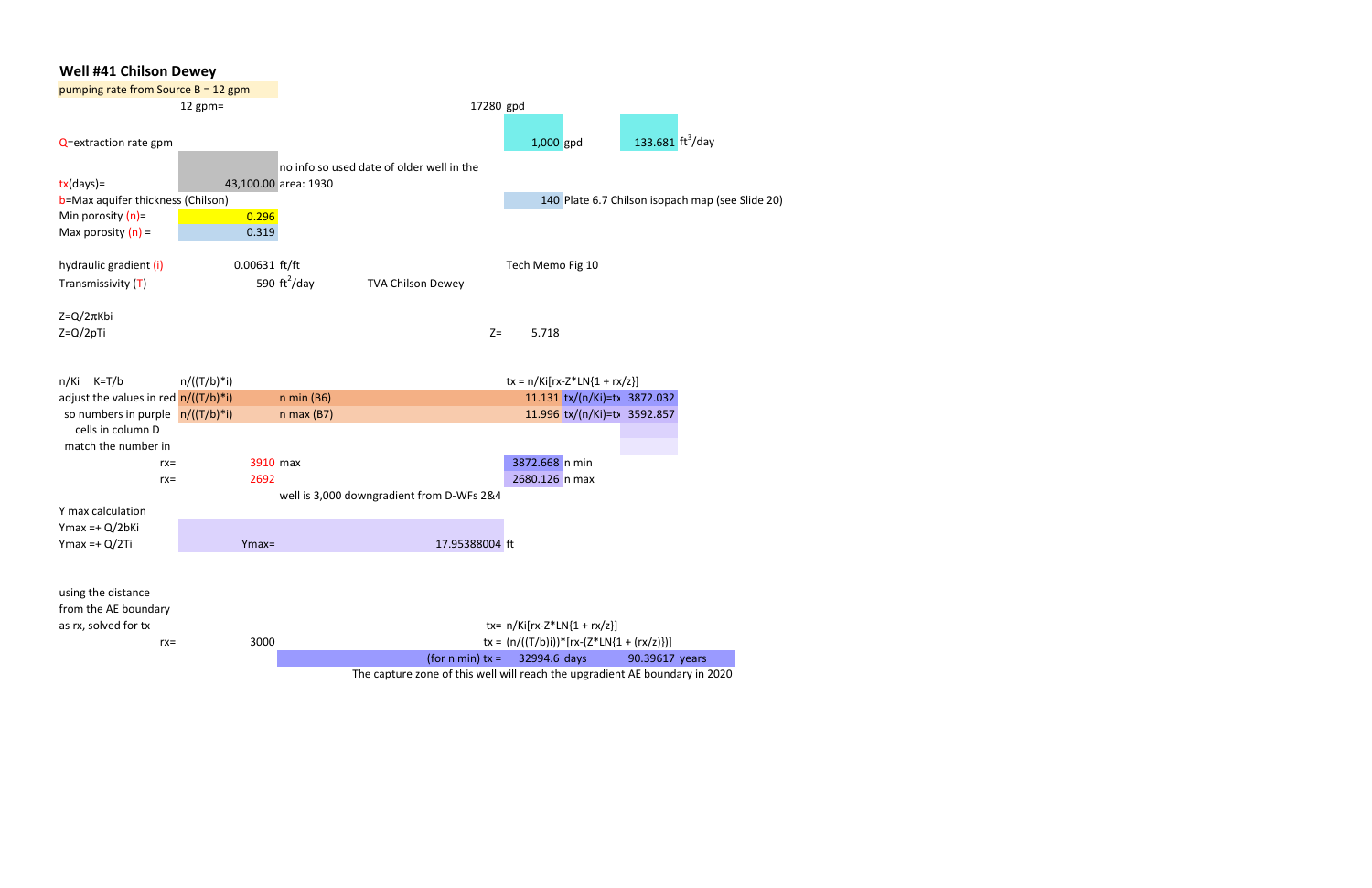# Wells #42 and # 704 Chilson Dewey

these two wells are very close together, so they are being treated as 1 well pumping at 2 x 25,920 gpd

| when well was new                         |                 |                                                                                      |                                                                                                | 2000 gpd                          |                                                  | 267.362 $ft^3$ /day                                      |                                                                |  |
|-------------------------------------------|-----------------|--------------------------------------------------------------------------------------|------------------------------------------------------------------------------------------------|-----------------------------------|--------------------------------------------------|----------------------------------------------------------|----------------------------------------------------------------|--|
|                                           |                 | App B Part 1; Table 1: well 42 p. 14 of pdf constructed 1949; well 4002 p. 15 of pdf |                                                                                                |                                   |                                                  |                                                          |                                                                |  |
| $tx/day$ )=                               |                 | 36,160.00 constructed 2008-2009; well 42 is older so that age was used               |                                                                                                |                                   |                                                  |                                                          |                                                                |  |
| b=Max aquifer thickness (Chilson)         |                 |                                                                                      |                                                                                                |                                   | 150 Plate 6.7 Chilson isopach map (see Slide 20) |                                                          |                                                                |  |
| Min porosity $(n)$ =                      | 0.296           |                                                                                      |                                                                                                |                                   |                                                  |                                                          |                                                                |  |
| Max porosity $(n)$ =                      | 0.319           |                                                                                      |                                                                                                |                                   |                                                  |                                                          | $t_x = n/Ki [r_x - (Q/2\pi Kbi)ln{1 + (2\pi Kbi/Q)r_x}]$ (4-7) |  |
|                                           |                 |                                                                                      |                                                                                                | where                             |                                                  |                                                          |                                                                |  |
| hydraulic gradient (i)                    | $0.00646$ ft/ft |                                                                                      | Tech Memo Fig 11                                                                               |                                   |                                                  |                                                          | $t_x$ = travel time from point x to a pumping well             |  |
|                                           |                 |                                                                                      |                                                                                                |                                   | $n =$ porosity                                   |                                                          |                                                                |  |
|                                           |                 |                                                                                      |                                                                                                |                                   |                                                  |                                                          | $r_x$ = distance over which ground water travels in $T_x$ ,    |  |
|                                           |                 |                                                                                      |                                                                                                |                                   | negative (-) is downgradient                     |                                                          | $r_x$ is positive $(+)$ if the point is upgradient, and        |  |
| Transmissivity $(T)$                      |                 | 590 $\text{ft}^2/\text{day}$                                                         | <b>TVA Chilson Dewey</b>                                                                       |                                   |                                                  |                                                          |                                                                |  |
|                                           |                 |                                                                                      |                                                                                                |                                   |                                                  |                                                          |                                                                |  |
|                                           |                 |                                                                                      |                                                                                                |                                   |                                                  | $Q =$ discharge                                          |                                                                |  |
|                                           |                 |                                                                                      |                                                                                                |                                   |                                                  | $K =$ hydraulic conductivity<br>$b = a$ quifer thickness |                                                                |  |
| $Z = Q/2\pi K$ bi                         |                 |                                                                                      |                                                                                                |                                   |                                                  | $i = h$ ydraulic gradient                                |                                                                |  |
|                                           |                 |                                                                                      |                                                                                                |                                   |                                                  |                                                          |                                                                |  |
| $Z = Q/2pTi$                              |                 | $Z=$                                                                                 |                                                                                                | 11.170                            |                                                  |                                                          |                                                                |  |
|                                           |                 |                                                                                      |                                                                                                |                                   |                                                  |                                                          |                                                                |  |
|                                           |                 |                                                                                      |                                                                                                |                                   |                                                  |                                                          |                                                                |  |
| $n/Ki$ K=T/b                              | $n/((T/b)*i)$   |                                                                                      | $tx = n/Ki[rx-Z*LN{1 + rx/z}]$                                                                 |                                   |                                                  |                                                          |                                                                |  |
| adjust the values in red so $n/((T/b)*i)$ |                 | $n \min (B6)$                                                                        |                                                                                                | 11.649 tx/(n/Ki)=tx/(n/((T/b)*i)) |                                                  | 3104.059                                                 |                                                                |  |
| numbers in purple cells in $n/((T/b)*i)$  |                 | $n$ max (B7)                                                                         |                                                                                                | 12.554 tx/(n/Ki)=tx/(n/((T/b)*i)  |                                                  | 2880.255                                                 |                                                                |  |
| column D match the                        |                 |                                                                                      |                                                                                                |                                   |                                                  |                                                          |                                                                |  |
| number in cell shaded                     |                 |                                                                                      |                                                                                                |                                   |                                                  |                                                          |                                                                |  |
| $rx =$                                    | 3168 max        |                                                                                      |                                                                                                | 3104.876 n min                    |                                                  |                                                          |                                                                |  |
| $rx =$                                    | 2897            |                                                                                      |                                                                                                | 2880.268 n max                    |                                                  |                                                          |                                                                |  |
|                                           |                 | wells are 4,800 downgradient from D-WF4                                              |                                                                                                |                                   |                                                  |                                                          |                                                                |  |
| Y max calculation                         |                 |                                                                                      |                                                                                                |                                   |                                                  |                                                          |                                                                |  |
| $Y$ max =+ $Q/2bKi$                       |                 |                                                                                      |                                                                                                |                                   |                                                  |                                                          |                                                                |  |
| $Ymax = + Q/2Ti$                          | $Ymax=$         | 35.07398856 ft                                                                       |                                                                                                |                                   | 0.006642801 miles                                |                                                          |                                                                |  |
|                                           |                 |                                                                                      |                                                                                                |                                   |                                                  |                                                          |                                                                |  |
| using the distance from                   |                 |                                                                                      |                                                                                                |                                   |                                                  |                                                          |                                                                |  |
| the AE boundary as rx,                    |                 |                                                                                      |                                                                                                |                                   |                                                  |                                                          |                                                                |  |
| solved for tx                             |                 |                                                                                      | tx= $n/Ki[rx-Z*LN{1 + rx/z}]$                                                                  |                                   |                                                  |                                                          |                                                                |  |
| $rx =$                                    | 4800            |                                                                                      | $tx = (n/((T/b)i))^*[rx-(Z*LN{1 + (rx/z)})]$                                                   |                                   |                                                  |                                                          |                                                                |  |
|                                           |                 | (for $n \min$ ) tx =                                                                 |                                                                                                | 55127.20569 days                  |                                                  | 150.930063 years                                         |                                                                |  |
|                                           |                 |                                                                                      | it will take 112.8 years for the capture zone of this well to reach the upgradient AE boundary |                                   |                                                  |                                                          |                                                                |  |
|                                           |                 |                                                                                      |                                                                                                |                                   |                                                  |                                                          |                                                                |  |